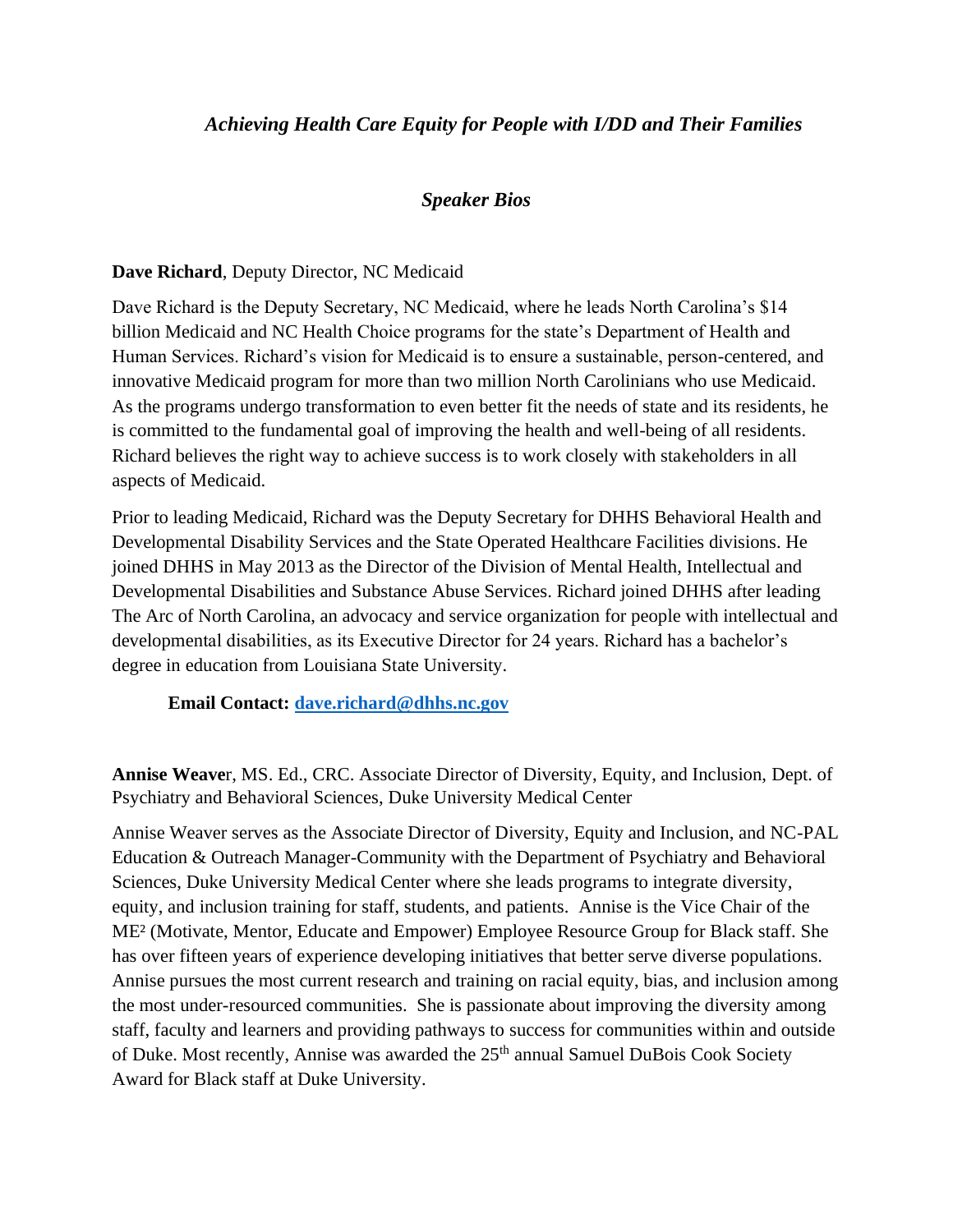Before joining Duke, Annise oversaw two mental health treatment programs that served largely Black and Latinx clients in New York City. Throughout Annise's career, she has been a leader in spearheading initiatives to serve underrepresented clients. Annise received her Undergraduate and Master's degree in Education of Science with a focus on Rehabilitation Counseling from the University at Albany. Annise maintains a credential as a Certified Rehabilitation Counselor.

**Email Contact: [annise.weaver@duke.edu](mailto:annise.weaver@duke.edu)**

# **Dr. Susan Havercamp**, PhD., Ohio State University Nisonger Center

Susan M. Havercamp, PhD, is a professor of psychiatry and behavioral health at the Ohio State University Nisonger Center. Her research explores physical and mental health issues in people with intellectual and other disabilities. Her professional contributions lie in three areas: building a health surveillance evidence base, developing and evaluating health promotion interventions, and training healthcare providers to improve healthcare for patients with disabilities. Dr. Havercamp is the Principal Investigator of the Centers for Disease Control and Prevention funded program, a partnership with the Ohio Department of Health to improve the health of Ohioans with disabilities. Through this program, Dr. Havercamp led the development of core disability competencies for disability in health care education and developed disability training programs for interdisciplinary healthcare professionals. Dr. Havercamp is a consulting editor for *Intellectual and Developmental Disabilities, the Disability and Health Journal, and Inclusion*. She is past president of both the American Association on Intellectual and Developmental Disabilities Board of Directors and the Alliance on Disability in Health Care Education.

Dr. Havercamp is also the Principal Investigator of the Rehabilitation Research and Training Center (RRTC) on the assessment and treatment of behavioral health conditions in adults with intellectual disability funded by the National Institute on Disability, Independent Living, and Rehabilitation Research. This center, called *Can you Hear Me Now*?, is focused on improving our ability to access self-report information on health and behavioral health from adults with intellectual disability. One current national study aims to estimate the prevalence of psychiatric disorders in adults with intellectual disability. We have partnered with six states, including North Carolina.

#### **Email Contact: susan.havercamp@osumc.edu**

**Dr. Steve Sulkes,** MD. Co**-**Director, Strong Center for Developmental Disabilities, Professor, Dept. of Pediatrics, University of Rochester Medical Center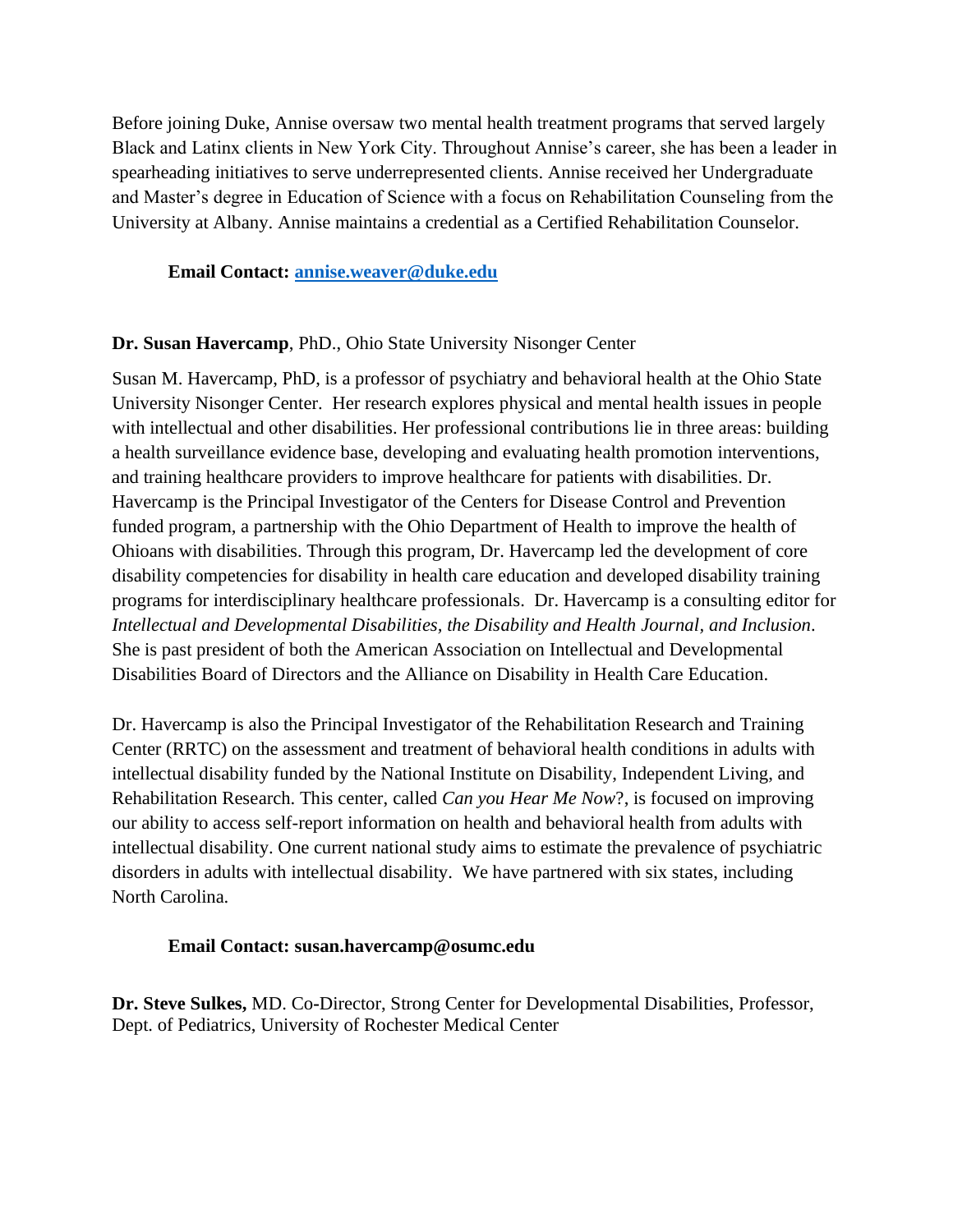Dr. Sulkes is a Developmental-Behavioral Pediatric Specialist who has provided primary care and developmental-behavioral pediatric specialty care for individuals with intellectual and developmental disabilities in residential and community settings for more than forty years. Dr. Sulkes is the Co-Director of the University Center of Excellence in Developmental Disabilities in University of Rochester Medical Center's division of Developmental-Behavioral Pediatrics. He directed the interdisciplinary Leadership Education in Neurodevelopmental Disabilities program for 25 years and remains on its faculty, and he is the director of the University of Rochester Fellowship program in Developmental-Behavioral Pediatrics. He is Past-President of the American Academy of Developmental Medicine and Dentistry.

Dr. Sulkes works toward giving those with developmental disabilities the same opportunities for high quality health care in the same settings everyone else has. He aims to provide equal opportunities to participate in all aspects of community life. His research and advocacy passions merge around improving health care delivery for people with intellectual and developmental disabilities. Dr. Sulkes graduated from Boston University School of Medicine, trained in Pediatrics at Upstate Medical Center in Syracuse, NY and in Developmental Pediatrics at Boston Children's Hospital. He is board certified in General and Developmental-Behavioral Pediatrics.

### **Email Contact: [Steve\\_Sulkes@urmc.rochester.edu](mailto:Steve_Sulkes@urmc.rochester.edu)**

# *Panelist Bios*

**Victor Armstrong** serves as North Carolina DHHS Chief Health Equity Officer, with responsibility for leading the overarching strategy and operational goals to promote health equity, diversity, and inclusion across all the agency's health and human services. He is responsible for developing, implementing, facilitating, and embedding health equity strategic initiatives into every aspect of DHHS' programs, services, actions, outcomes, and internal employee culture; as well as overseeing the Office of Health Equity, Office of Rural Health, and the Office of Diversity and Inclusion.

Victor joined NC DHHS as Director of the NC Division of Mental Health, Developmental Disabilities, Substance Abuse Services in March of 2020. Prior to accepting this role, Victor spent six years as Vice President of Behavioral Health with Atrium Health. Victor has over 30 years of experience in human services primarily dedicated to building and strengthening community resources to serve individuals who have been historically marginalized. He is a nationally recognized speaker on issues regarding health equity and access to healthcare, particularly as it relates to individuals living with mental health challenges.

Victor currently serves on the advisory board for the East Carolina University School of Social Work, American Foundation for Suicide Prevention of NC. He is also a member, and former board chair, of NAMI NC, and a member of National Association of Social Workers. Victor is a former member of the board of directors of National Council for Behavioral Health, i2i Center for Integrative Health, and RI International.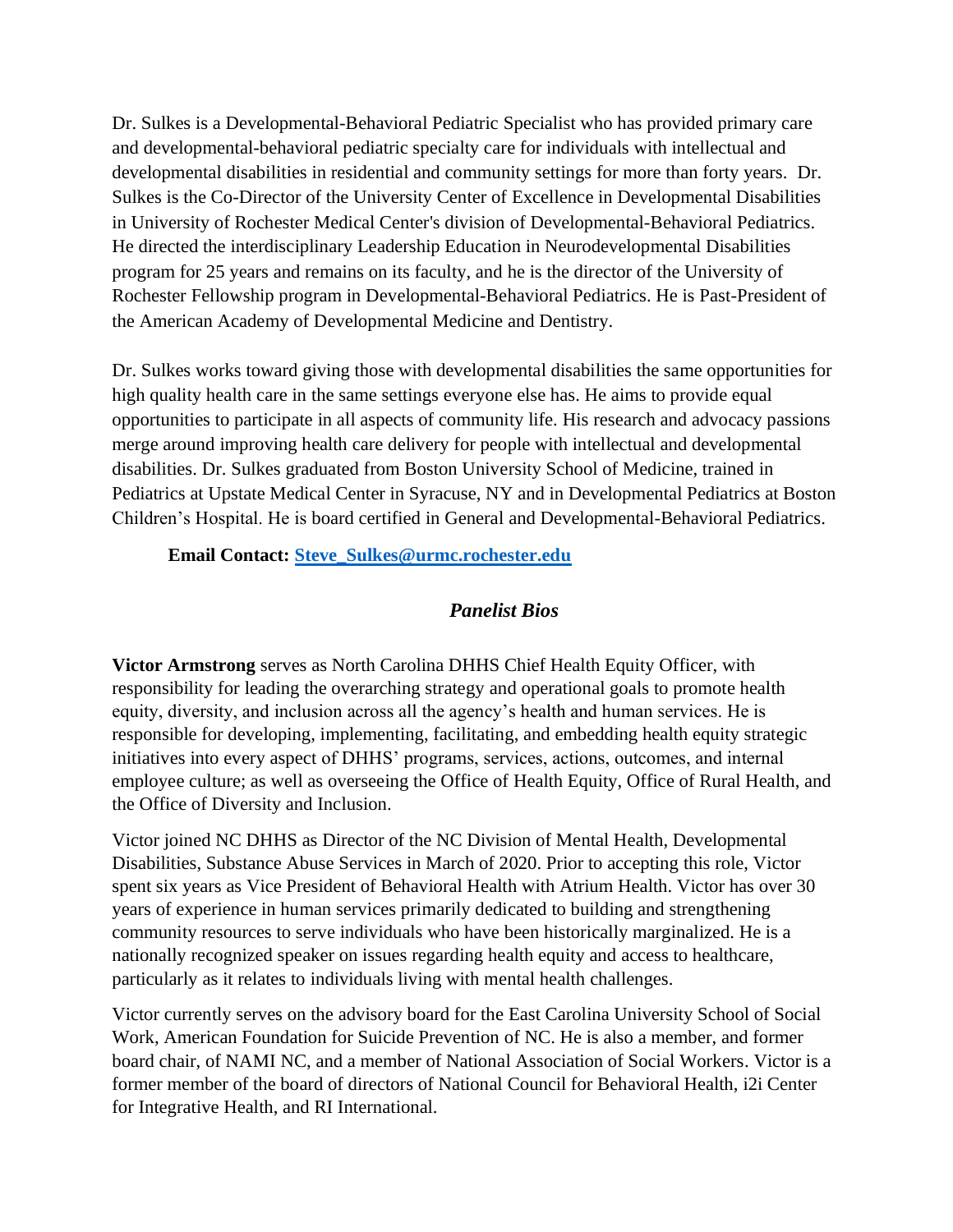Victor graduated, Magna Cum Laude, from North Carolina Central University with a bachelor's degree in Business Management and received a Master of Social Work from East Carolina University.

**Deja Barber** is currently obtaining a double Masters in School & Rehabilitation Counseling from NCA&T State University. She has a contract position with Disability Rights NC working on the COVID Vaccine Project and the Ability Leadership Project. Deja is a graduate of the first Peer Mentoring Training Program sponsored by the NC Council on Developmental Disabilities and is assisting with the second training program. Deja was a presenter at the 2018 Association of Programs for Rural Independent Living conference and has been a member of the Youth Steering Committee and NC State Independent Living Council board. Deja has served on numerous community boards.

**Courtney Chavis** is the Triage Specialist at the Autism Society of NC. In this role, Courtney provides support to the Advocacy Department by responding to in-coming calls and communications. She assists the Autism Resource Specialists to ensure courteous and speedy response times. Her support is utilized throughout several regions including Charlotte, Raleigh, Eastern, Greensboro, and Fayetteville. Courtney chairs the ASNC Diversity Committee. She also delivers presentations and workshops, and provides autism-related information to service providers, families and other stakeholder groups as needed. Prior to working for ASNC, Courtney was a Family Advocate with the Family Support and Community Collaboration Program of Sandhills Center, NAMI, and North Carolina Families United. Her first position supporting children was as an Occupational Therapist Assistant/ Teacher Assistant at Gateway Education Center in Greensboro, NC; her hometown.

Courtney studied at the University of North Carolina at Greensboro and Laurel (John Wesley) University. She is an artist and writer interested in using art to promote growth, self-care and wellbeing. "I've learned that people will forget what you said. People will forget what you did. But people will never forget how you made them feel." is a Maya Angelou quote she lives by.

**Kelly Crosbie** is the Chief Quality Officer at the Division of Health Benefits (NC Medicaid). She is responsible for overseeing all Quality Programs aimed at improving health outcomes, promoting health equity, paying for value, and addressing medical and non-medical drivers of care. She also directs all Care Management and Population Health Delivery programs including Advanced Medical Homes (AMH), High-Risk Pregnancy Care Management, Care Management for At-Risk Children, Long-Term Services and Supports (LTSS) Care Management, and Health Homes for Individuals with Behavioral Health, Substance Use Disorders, and Intellectual and Developmental Disabilities. She has served in this role since 2016.

From 2014-2016, Kelly served as the Chief Operating Office for CCNC, the state's population health/ medical home system. From 2008-2013 she served at NC Medicaid, first as Assistant Director of Behavioral Health Managed Care then as Chief Operating Officer. Kelly has over 20 years of experience in government Medicaid and Human Service programs.

Ms. Crosbie is a licensed clinical social worker and received her MSW from Temple University and her B.S. from the University of Pittsburgh. She is an appointed member of the NC Institute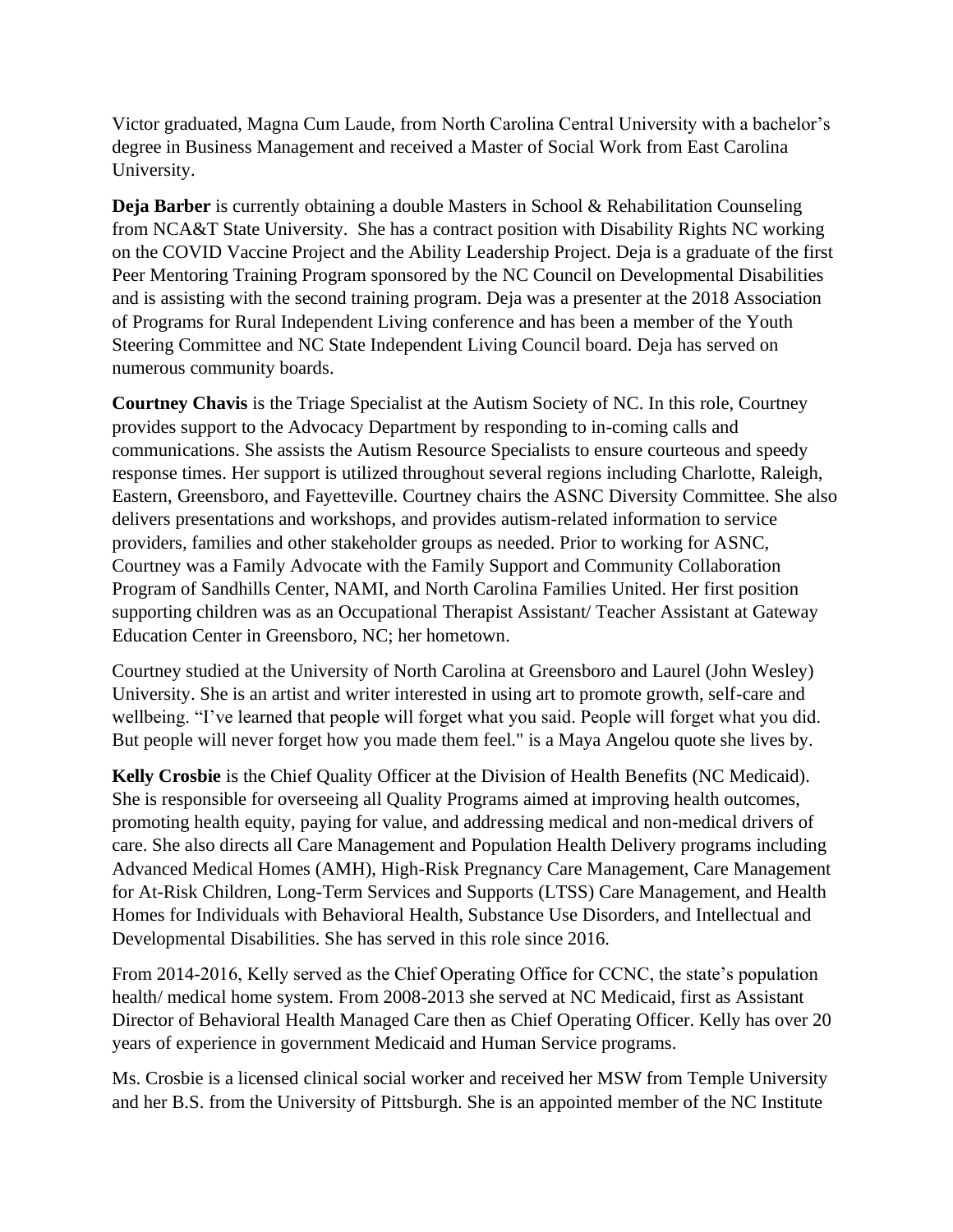of Medicine, the HCP-LAN 2.0 Care Transformation Forum, and the Health Equity Advisory Team (HEAT), the NCQA Public Sector Advisory Committee and Equity Standards subcommittee; and she has served on multiple Technical Advisory Panels for CMS/CMMI and NQF initiatives.

**Dr. Michelle Laws** is the Chief Experience Officer for the North Carolina Medical Society. Prior to taking on this new position at the beginning of 2022, Dr. Laws served as the Assistant Director of Consumer Support Services and Community Engagement and the Diversity, Equity and Inclusion for the NC DHHS, Division of MH/DD/SAS. In March 2020, Dr. Laws was brought on to the Secretary of the NC DHHS' COVID19 Emergency Response Team to help lead the Historically Marginalized Populations (HMP) Workgroup.

Dr. Laws' distinguished professional career also includes serving as the Director of Policy and Public Advocacy for the NC National Alliance on Mental Illness (NAMI-NC); Assistant Director of the Community Health Coalition, Inc. serving as the former Executive Director of the North Carolina State Conference of the NAACP; and serving as an adjunct professor for North Carolina Central University, North Carolina State University, and college-transfer courses in federal and state prisons. Dr. Laws also served as the legislative liaison for NC DHHS's Division of MH/DD/SAS. Dr. Laws has been widely recognized both nationally and internationally as a dynamic speaker and passionate advocate for marginalized and underserved populations, including women and children living in poverty, the homeless, justice involved youth, veterans, and persons with mental illness and substance use disorders.

Dr. Laws is a native of Chapel Hill, NC and holds a Bachelor of Arts degree in Communications from the University of North Carolina at Chapel Hill; a Master of Arts Degree in Sociology from North Carolina Central (Magna Cum Laude graduate); and a Ph.D. in Social and Behavioral Sciences from Virginia Commonwealth University School of Medicine's Department of Health Policy and Behavior.

**Dr. Mehul Mankad** serves as the Chief Medical Officer (CMO) of Alliance Health, a North Carolina Medicaid Tailored Plan. As CMO he directs Alliance's clinical policy and its application across the organization, reflecting the focus on integration of behavioral health, physical health, and pharmacy services. Prior to Alliance, Dr. Mankad served as Chief of Psychiatry at the Durham VA Medical Center and as an Assistant Professor at the Duke University Department of Psychiatry. Dr. Mankad received his medical degree from Northwestern University and completed his psychiatric residency at Duke University. Dr. Mankad is a Distinguished Fellow of the American Psychiatric Association and past president of the North Carolina Psychiatric Association.

Lisa Nesbitt graduated from Cook College at Rutgers University with a BS in Natural Resource Management and received her law degree from George Washington University. After working in the states of Washington and New Jersey, she put her career on hold to raise 3 kids.

Lisa went back to the practice of law and began working at Disability Rights North Carolina (DRNC) in 2012. Much of her work is focused in the Medicaid area, advocating for appropriate